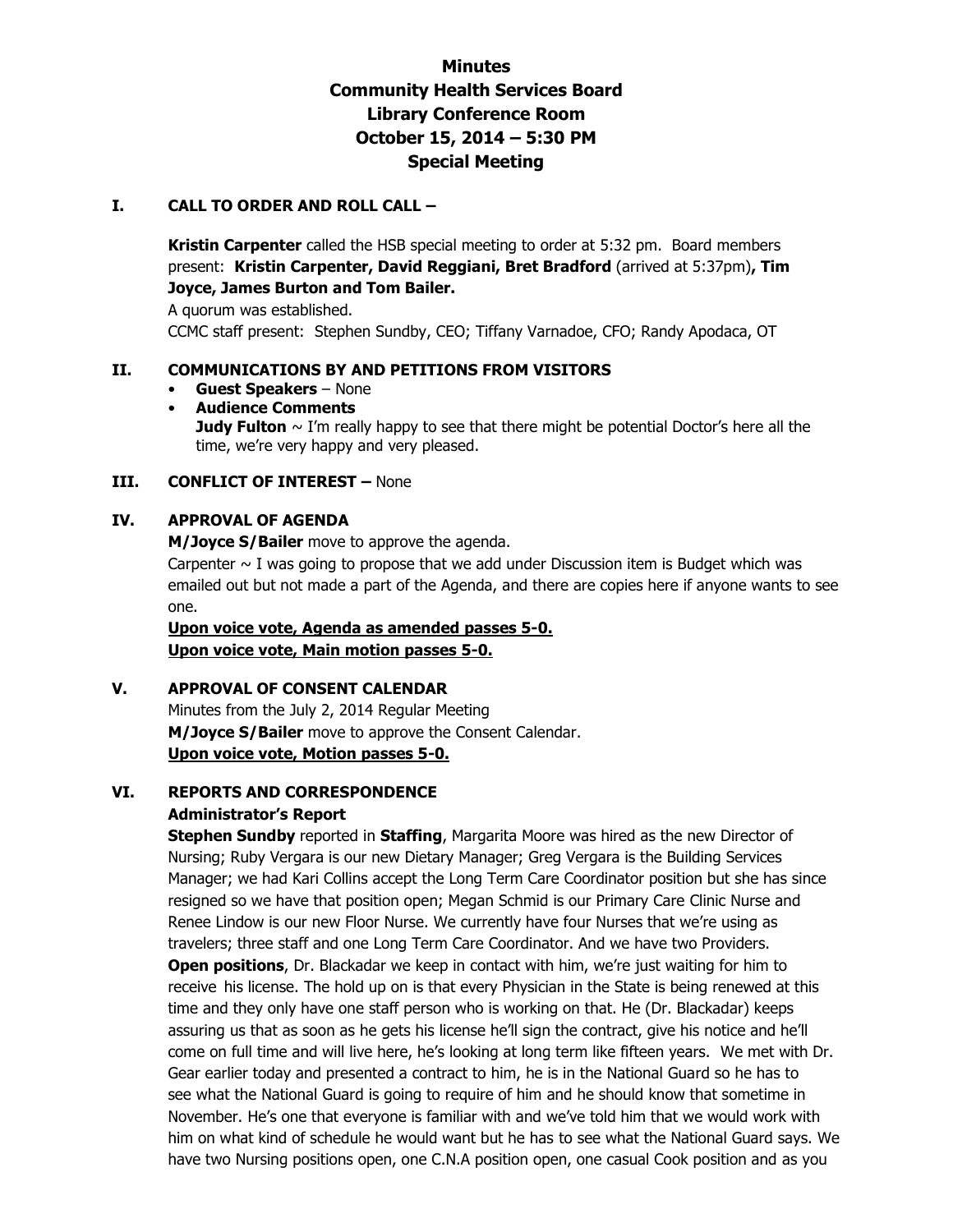all know Tim James has given his notice so the Human Resource Coordinator position is open as well, we've had four local applications and we interviewed the first applicant today. **Employee Satisfaction**, this is already out, the employees are answering those so we should get the results we can compared those with what we got last year. The **CT Scanner**, as you all are aware we got the \$250,000 from the Murdock Charitable Trust, The Rasmuson Foundation came on October 9th, Christopher Perez was here for a real quick visit. Our **Electronic Health Record** we are in the process of finalizing the contracts, Tiffany meets with them once or twice a week. We're in the final revision for the implementation plan for the EHR. We have contracted with Providence for an **Ultrasound Technician**, which was successful. We're not sure; she may not be able to come back, so we're working on pursuing our options as we know that we would like an Ultrasound Tech here on a somewhat regular basis. **Sound Alternatives** had a successful survey with the Joint Commission, when he left he was very complimentary. He said that on average when they come to a new site they usually have between twenty and forty items that have room for improvement and we only had six. As soon as we submit our Plan of Improvement tomorrow morning they will send us our accreditation.

#### **President's Report**

**Carpenter** reported that she has been talking with the City Manager about putting together a draft contract for us to present to our Administrator. We do have an Executive Session on our Agenda, we could talk about it in there is people wanted to at least look at the draft to start with.

### **Finance Report**

**Tiffany Varnadoe** reported that in July our **Revenue** is a little over budget at \$5,192,000; our **Expenses** are pretty much in line like we had budgeted for. The things that there are variances on that are a little bigger are Insurance, Repairs and Maintenance is down, Other Expenses are high and the reason for that is we had to pay our survey fees that we had to pay to CMS that we didn't budget for. Professional Services is up because we still have a lot of travelers. Supplies are down a little bit. Minor Equipment is pretty much in line. Utilities and Fuel is way down, I would imagine as we go into winter that it will go up. Our Rent/Lease is up because of the traveling staff, hopefully as we start to hire permanent staff. Our Net Operating Income before depreciation is \$127,934.00, I do want you to be aware that in that \$127,000.00 also includes the Medicare settlement that we got earlier in the year, that might not be something that we get every year. Our Patient Days are right in line with where we budgeted. Our Long Term Care Bed Days are down a hair. Swing Bed Days are up, Medicare Swing Days are down. Outpatient Visits are down a little bit. ER visits are down, but our Clinic visits are up. What's happening is, patients that usually would just go to the ER are now going to the Clinic. And our Cash on hand for July was down to 26 days.

## **VII. ACTION ITEMS**

- **A. Credentialing and Privileging of Thomas Hunt, MD**
- **B. Recredentialing and Privileging Melissa Brooks, FNP**
- **C. Approve API's Credentialing and Privileging of Mark Erickson, MD for the Joint Commission.**

 **M/Joyce S/Burton** "I move to approve the Credentialing and Privileging of Thomas Hunt, MD; Melissa Brooks, FNP and API's Credentialing and Privileging of Mark Erickson, MD."

**Upon Voice Vote, Motion Passes 6-0** 

## **D. Request to Increase the Charge Master**

**M/Joyce S/Bradford** "I move that we approve the increase of the Charge Master." **Upon Voice Vote, Motion Passes 6-0**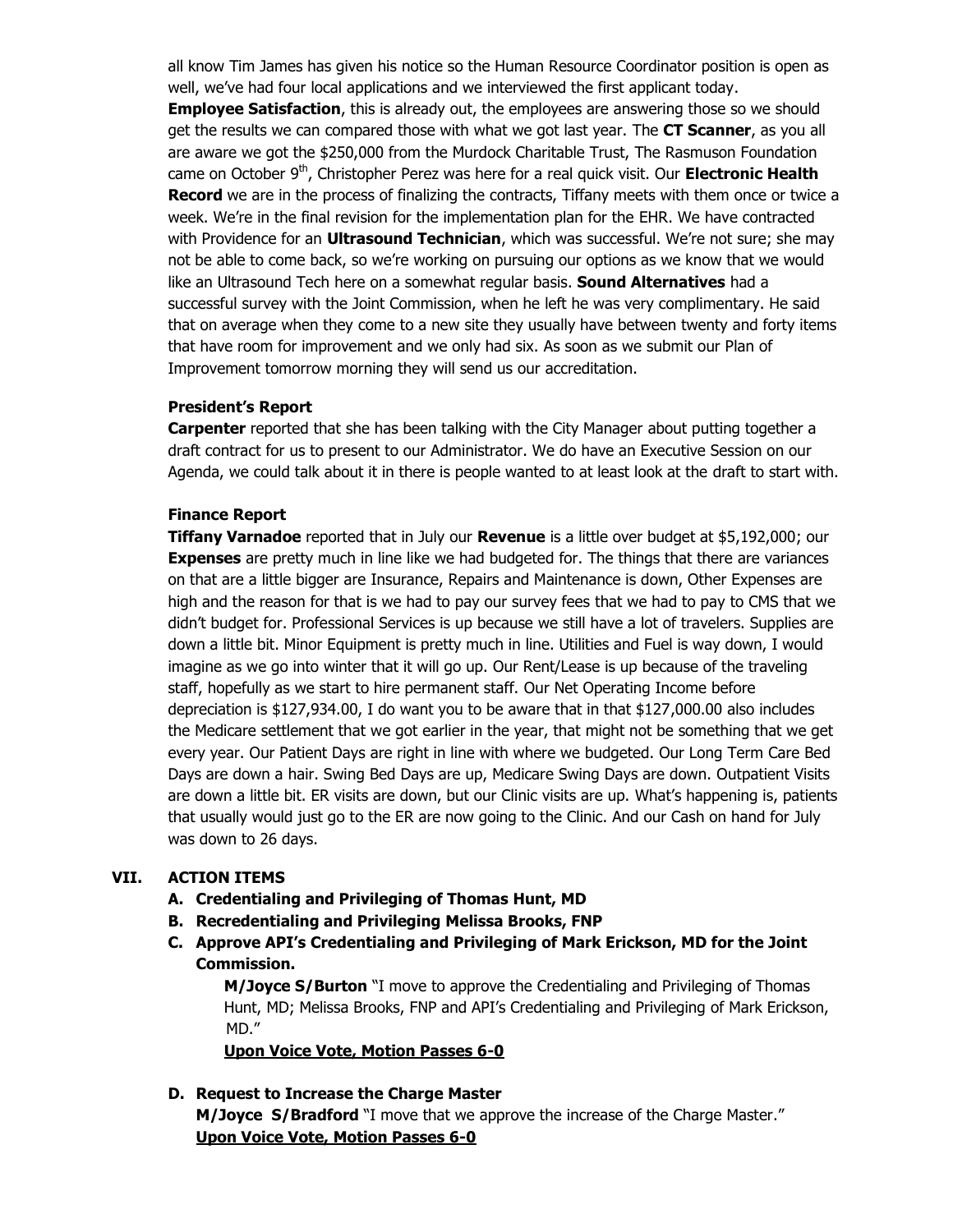**Carpenter** ~ In the future I would love to see something presented in writing, even just a short narrative to explain what it is or a justification for what you're asking.

**E.** Review and Approval of the CCMC Employee Handbook

## **M/Joyce S/Bailer "I move to approve the Grievance Procedure for the CCMC Employee Handbook, Section 12"**

**Stephen Sundby** gave a brief history informing HSB that the update has been ongoing and that not all of the current Senior Leadership had had a chance to review the Handbook. The Attorneys however have asked that Section 12 Grievance Procedure be approved this evening.

**Upon Voice Vote, Motion Passes 6-0** 

**F. Election of Officers** (open position is for Vice President) **M/Bradford S/Reggiani "I nominate Tim Joyce" Upon Voice Vote, Motion Passes 5-0** 

## **VIII. DISCUSSION ITEMS**

## **A. Budget**

**Tiffany Varnadoe** stated that Revenue has a modest increase in 2015. The big variance in Patient Services is Behavioral Health and that is because I moved it to Patient Services versus remaining in Grants because it isn't a grant. Cost Recovery just a note for you, I did not budget the settlement. Other Grants the only difference there is that there had been an Emergency Preparedness Grant, we did not budget for that because the State has to do some cutbacks. In Kind Contributions includes the two Providence contracts as well. With Stephen being appointed the line items might change. Under Expenses, Wages of course is going up, just as a note on that I am working with Marty Michaels to find the best way to categorize some of those. And Taxes fall right in line with Wages. Professional Services, a big change is in Agencies. The other note is that Legal has gone up a tremendous amount in the past few years. And Non Productive is PTO, Vacation, On-call. Minor Equipment, there are a few things that we do need to buy this year so we've budgeted for that. Supplies, our new DON has noticed a good bit of waste and she is looking for ways to reduce that. Rents/Leases are up, but it is projected to go down as we hire permanent staff. And Utilities is pretty much in line where it should be. Dues and Subscriptions like ASHNHA for instance is \$26,000. Other Expenses is kind of our catch all, our bank fees, finance charges, holiday party for our staff etc. That brings our Net Operating Expenses to a loss of \$145,798.

HSB asked Tiffany Varnadoe, CFO for something in writing attached to the financial submissions in future meetings to aid in building a historical record.

## **IX. AUDIENCE PARTICIPATION** ~ None

## **X. BOARD MEMBERS COMMENTS**

**Joyce**  $\sim$  I just want to thank Tiffany for all of the work that she put in on this budget. **Carpenter**  $\sim$  Thank you Tim for stepping up as Vice President.

## **XI. Executive Session** at 6:35pm

 **M/Reggiani S/Bradford** "I move to go into Executive Session for matters, immediate knowledge of which would clearly have an adverse effect upon the finances of the public entity".